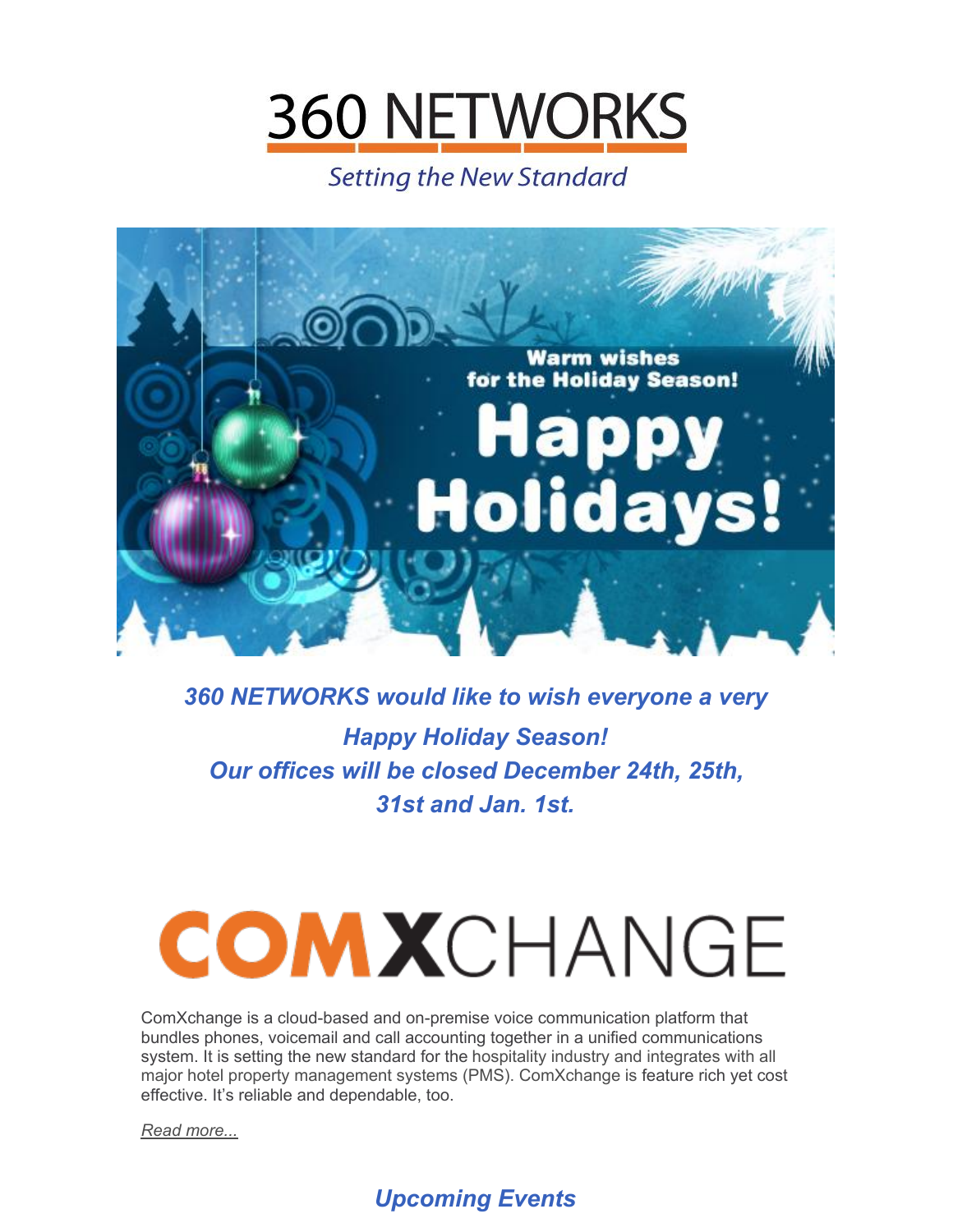

Be sure to come visit us at HRMSSS. We will be in Booth 250. January 28, 29 & 30, 2020 Myrtle Beach, South Carolina

*Looking forward to seeing you there!*

### *Useful Tech Tips and Tricks You Should Know*



Something new in ComXchange 14 is the ability to configure the default music to use a streaming music service/device as the Default MoH from the Web GUI. To configure Streaming Music as the default M0H navigate to the Music on Hold Module, click [here](https://files.constantcontact.com/5cfeb3dd701/6bb57b30-3918-455e-b1ed-286feb06557e.pdf) to read more.

#### *Recent Installs*

**CCI Systems** - Commercial Supply by Ace | Kingsford, MI

**AI Telecom -** Holiday Inn Express | Savannah, GA

**Pinnacle Communications -** Bento Box | Nashville, TN